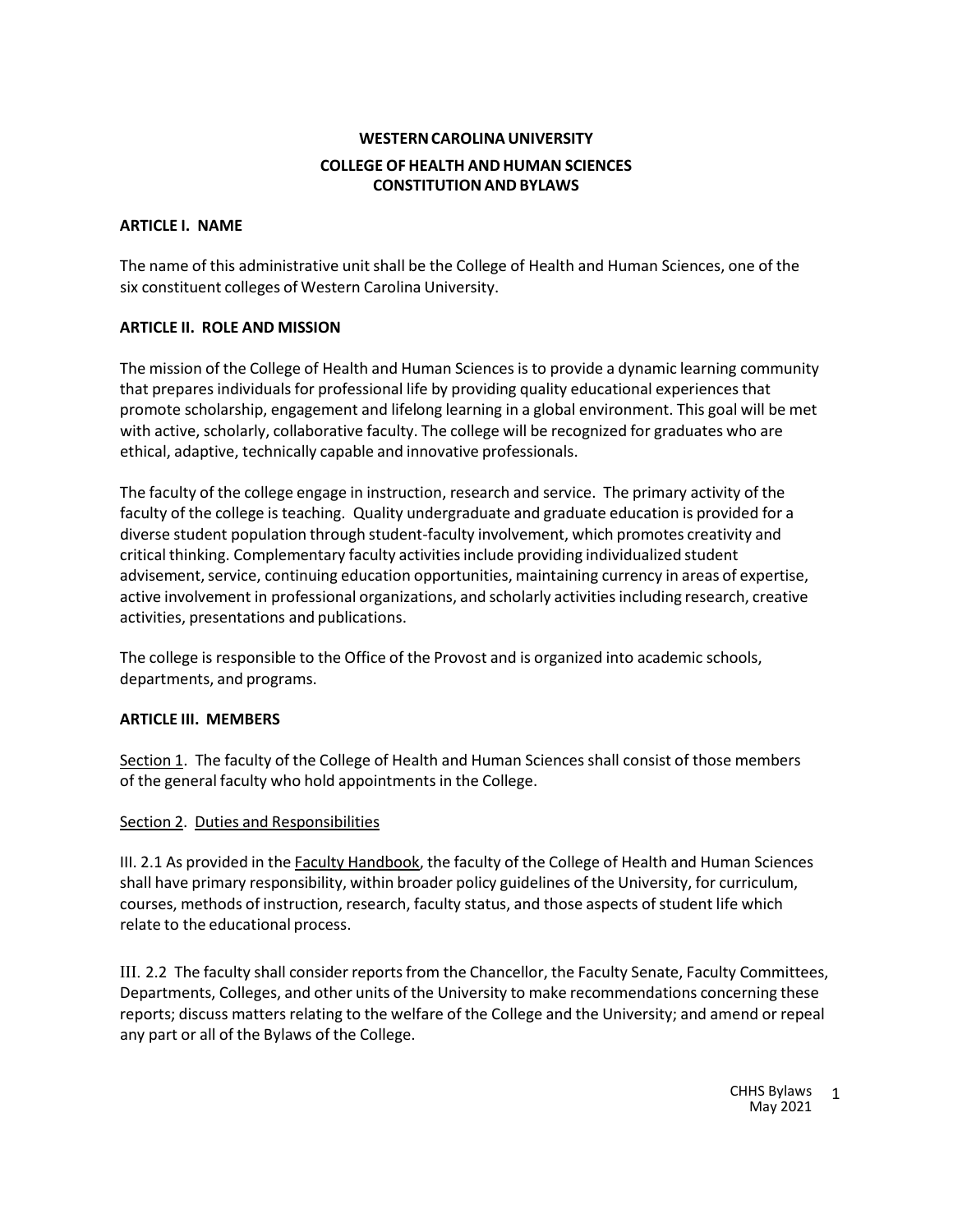## **ARTICLE IV. ORGANIZATION**

## Section 1. Officers

IV. 1.1 The officers of the College of Health and Human Sciences shall be:

(a) Dean, Associate Dean (s), Department Head, School Director, and Program Directors. These officers shall perform the duties prescribed by these Bylaws, the Faculty Handbook, The University Code, and the parliamentary authority adopted by the College.

(b) The Dean of the College is the chief administrative officer of the College of Health and Human Sciences and shall serve as chair of the faculty of the College.

(c) The Associate Dean(s) of the College shall assist the Dean and shall preside in the absence of the Dean or at the request of the Dean.

(d) Department Heads and School Directors are responsible to the Dean of the College.

(e) Program Directors are responsible to their respective Department Head or School

Director Section 2.

Section 2. Duties

IV. 2.1 The duties of the officers are as follows:

(a) The Dean of the College is charged by the Chancellor and the Vice Chancellor for Academic Affairs (Provost) to plan, organize, direct, and control the affairs of the College as its chief administrative officer.

(b) The Associate Dean (s) of the College reports directly to the Dean and is responsible for assisting the Dean generally in matters relating to the operation of the College. The Associate Dean represents the Dean's office in the absence of the Dean, attends meetings on behalf of the Dean, and conducts all correspondence including the preparation of reports delegated by the Dean as well as any other function delegated by the Dean.

(c) The duties of Department Heads and School Directors shall be delegated and defined by the Chancellor, and shall appear in the official documents of the University. Department Heads and School Directors are responsible for administration within their respective departments. They may manage or delegate activities listed in item d below.

d) Program Directors are directly responsible for their designated degree program, including input into the departmental budget process; curriculum revisions; seeking or maintaining appropriate accreditations/approvals; approving programs for each student in his/her program area; checking and approving each student's records for graduation/certification; recommending to Department Head/School Director course scheduling and instructors; chairing program advisory councils; preparing appropriate recruitment brochures and coordinating recruitment activities for the program; developing/approving internships, cooperative education or clinical experiences for students in the program; upon recommendation of the faculty, assisting in the coordination of strategic planning for the program, including program assessment and outcome evaluation.

## Section 3. Selection and Review of Officers

V. 3.1 Nominations for appointment to the office of the Dean of the College shall be made to the Chancellor by the Provost after consultation with a duly constituted search committee appointed by the Chancellor. After consultation with the Board of Trustees, the Chancellor shall make a nomination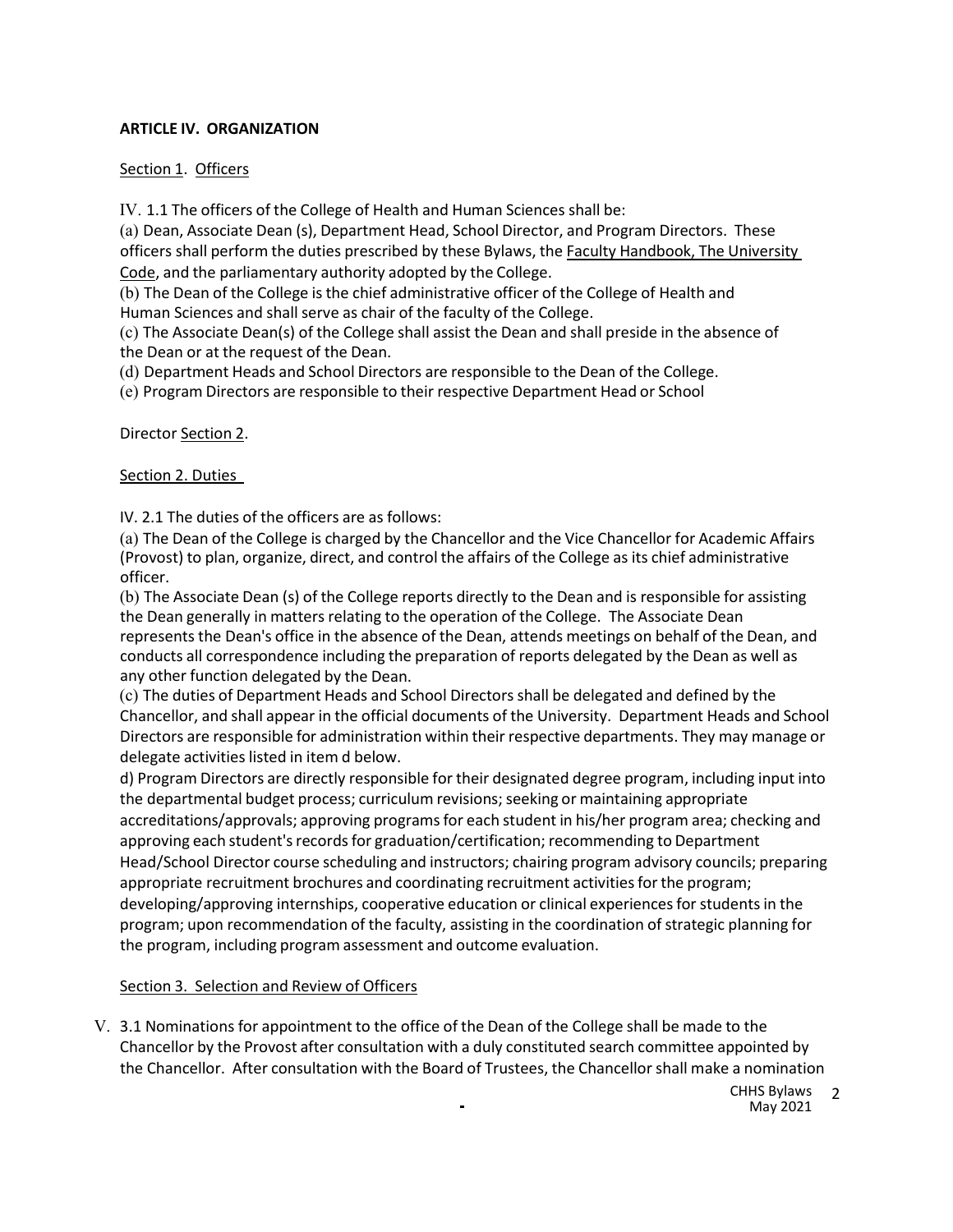to the President of the University of North Carolina system. The Dean shall be reviewed annually by the faculty. The review process shall be initiated, data collected and summarized by the Dean's Faculty Advisory Committee or a subcommittee and forwarded to the Provost. A copy of the summarized data will be given to the Dean.

IV. 3.2 Nominations for appointment to Associate Dean of the College shall be made by the Dean to the Provost after consultation with the Department Heads. The Associate Dean will be reviewed annually by

The faculty. The review process shall be initiated, data collected and summarized by the Dean's Faculty Advisory Committee or a subcommittee and forwarded to the Dean. A copy of the summarized data will be given to the Associate Dean.

IV. 3.3 Nomination for appointment as a Department Head or School Director shall be made by the Dean after consultation with a Departmental/School Search Committee. The Department Head or School Director will be reviewed annually by the departmental faculty. The review process shall be initiated, data collected and summarized by the Dean's Faculty Advisory Committee or a subcommittee and forwarded to the Dean. A copy of the summarized data will be given to the Department Head.

IV. 3.4 Nominations for appointment as a Program Director shall be made by the supervising Department Head or School Director to the Dean.

## **ARTICLE V. MEETINGS**

Section 1. The general faculty of the College shall meet at least once each regular academic term during the year. Special meetings may be called by the Dean, and shall be called upon written request to the Dean by 25 percent of the members of the full-time faculty of the College. All full-time faculty (includes both fixed term, tenured and tenure track) shall have the right to vote. The presence of at least 50 percent of the members of the general faculty shall be necessary for a quorum. All meetings shall be announced and scheduled in such a way that maximum attendance will be encouraged.

Section 2. The Dean or designee shall preside at all meetings.

Section 3. Purpose of Meetings

V. 3.1 The purpose of the periodic College meetings shall be to advise and discuss with the faculty major priorities within the College and the University. The Dean may bring to vote itemsrelating to the general direction of the College. Specific concerns may be referred to appropriate committees within the College.

V. 3.2 The Dean may call for specific committee reports to be presented to the faculty for discussion.

V. 3.3 College meetings shall supplement but not replace the work of the Faculty Senate and other units of the faculty governance system. Meetings should provide forums for discussion, shared information, and general policy direction. The goal of the meetings shall be to further the concept of a community of scholars working to improve the College and the University.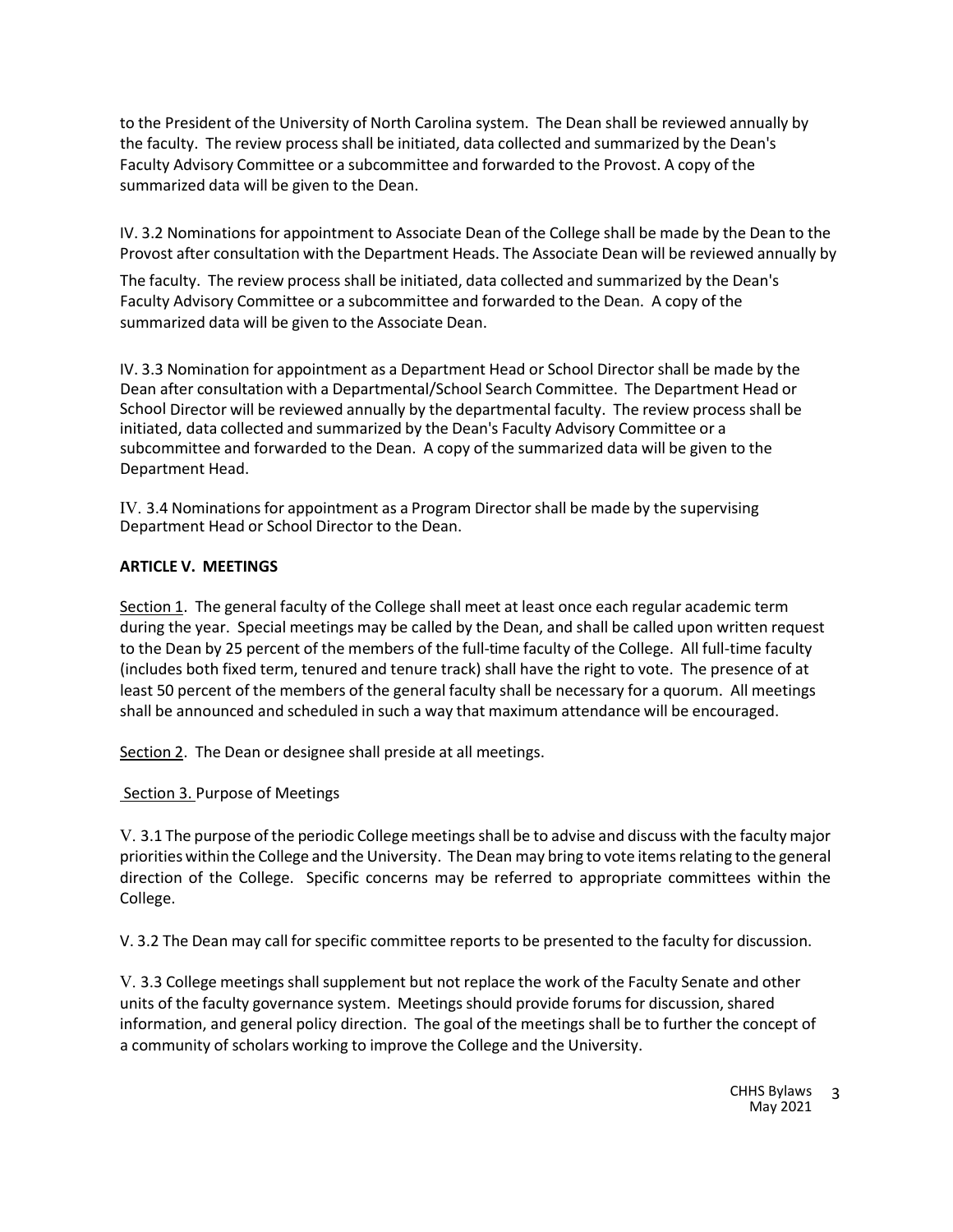## **ARTICLE VI. COMMITTEES**

- (a) The College of Health and Human Sciences will have the following Standing Committees:
- **(1) Executive Council**
- **(2) CHHS Advancement Committee**
- **(3) Clinical Education Committee**
- **(4) Collegial Review Committee**
- **(5) Dean's Faculty Advisory Committee**
- **(6) Awards and Elections Committee**
- **(7) Clinical Services Committee**
- **(8) College Curriculum Committee**
- **(9) Education Strategy Committee**
- **(10) Facilities Committee**
- **(11) Scholarship Planning and Strategy Committee**
- **(12) Dean's Student Advisory Committee**

## **1. Executive Council**

## **Membership:**

The CHHS Executive Council (EC) shall be comprised of the Dean, who shall serve as Chair; the Associate Dean(s), the Dean's Assistant, and the Department Heads/School Directors. In addition, both internal and external stakeholders may be called to participate in meetings as appropriate.

**Duties:** The CHHS Executive Council shall be charged with serving as a communication, planning, and policy recommending body for administrative matters relating to the College. Its essential purpose is to advise the Dean of the CHHS on all issues related to the CHHS to include but not limited to: public relations, finances, budgeting, fund raising, strategic planning, academic, faculty, student and community affairs. Each Department Head/School Director shall be responsible for representing their constituent Department/School, bringing matters of concern from their constituents to the Council, and communicating Council decisions to their constituents.

There will be a scheduled meeting each month. Additional meetings may be called at the request of the Dean.

The Dean in consultation with Council members will set the agenda of the CHHS Executive Council.

The business of the CHHS Executive Council will be made available to the CHHS faculty and students as appropriate electronically with a clear mechanism for dissemination.

# **2. CHHS Advancement Council (Under development)**

# **3. Clinical Education Committee**

## **Membership:**

The committee will be made up of at least one member from each discipline within the College of Health and Human Sciences who have a practicum / supervised practice / clinical rotation requirement, one administrative staff member. Voting members include one member from each discipline (currently: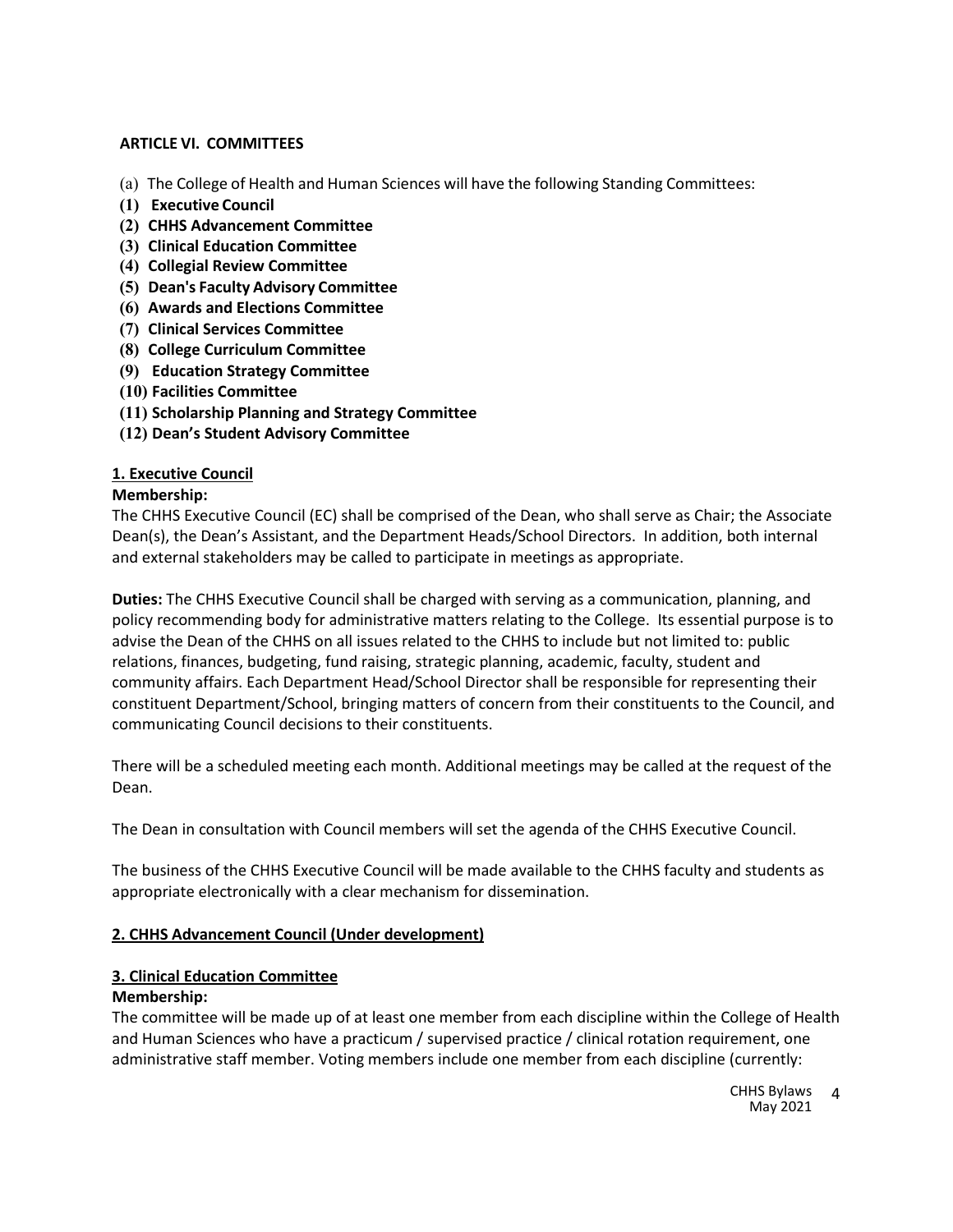Nursing, Social Work, Physical Therapy, Communication Sciences & Disorders, Athletic Training, Emergency Medical Care, Environmental Health, Nutrition & Dietetics/Dietetic Internship, Recreational Therapy). Voting members must be a full-time faculty member. Faculty representatives will be selected from each discipline with faculty input.

**Duties:** The CHHS Clinical Education Committee (CEC) shall be charged with the task of handling policy related issues related to student clinical education (including practicum, internships, and field placements). The Committee shall determine/interpret/establish policies and procedures of CHHS related to clinical education and review students violating said policies and procedures. This includes, but is not limited to CHHS policies for student immunizations, background check, drug screening, record keeping and contracts. The committee will be responsible for the revision and updating of all documents related to the College policies and procedures for clinical education consistent with the WCU policies and procedures.

There will be a scheduled meeting each month. Additional meetings may be called at the request of the Committee Chair.

The Committee Chair in consultation with Committee members and CHHS faculty, staff and students, will set the agenda of the CHHS CEC.

The business of the CHHS CEC will be made available to the CHHS faculty and students electronically as appropriate with a clear mechanism for dissemination.

#### **4. Collegial Review Committee**

**Collegial Review Committee Policy and Procedures**

#### **Membership:**

The purpose of the Collegial Review Committee is to review and make recommendations to the Dean on all candidates for tenure, promotion, reappointment, post-tenure review, and Emeritus status within the College, following the procedures in the WCU Faculty Handbook. [All procedures for faculty evaluation should reflect the University standards as stated in Section 4.04C.]

The CHHS (College) Collegial Review Committee shall be comprised of two tenured representatives from each unit (i.e., three departments and two schools) elected by the full-time tenured or tenure track faculty members in CHHS and additionally two at-large, non-tenure track representatives elected by the full-time tenured or tenure track and non-tenure track faculty members in CHHS. The two at-large, nontenure track representatives will serve as voting members for non-tenure track promotion only. Thus, the CHHS Collegial Review Committee will be composed of a total of 10 tenured faculty members and 2 non-tenure track faculty members.

The departments/schools of the College shall determine their nominees for election. Elected members will serve staggered three-year terms. All members shall be eligible for re-election. The CHHS Collegial Review Committee will be chaired by the Dean who serves as a non-voting member. In departments/schools with less than two tenured faculty members, the department head and faculty in this department, in consultation with the Dean, will nominate tenured faculty from other departments/schools within the College or University, to be elected to serve as a representative(s) for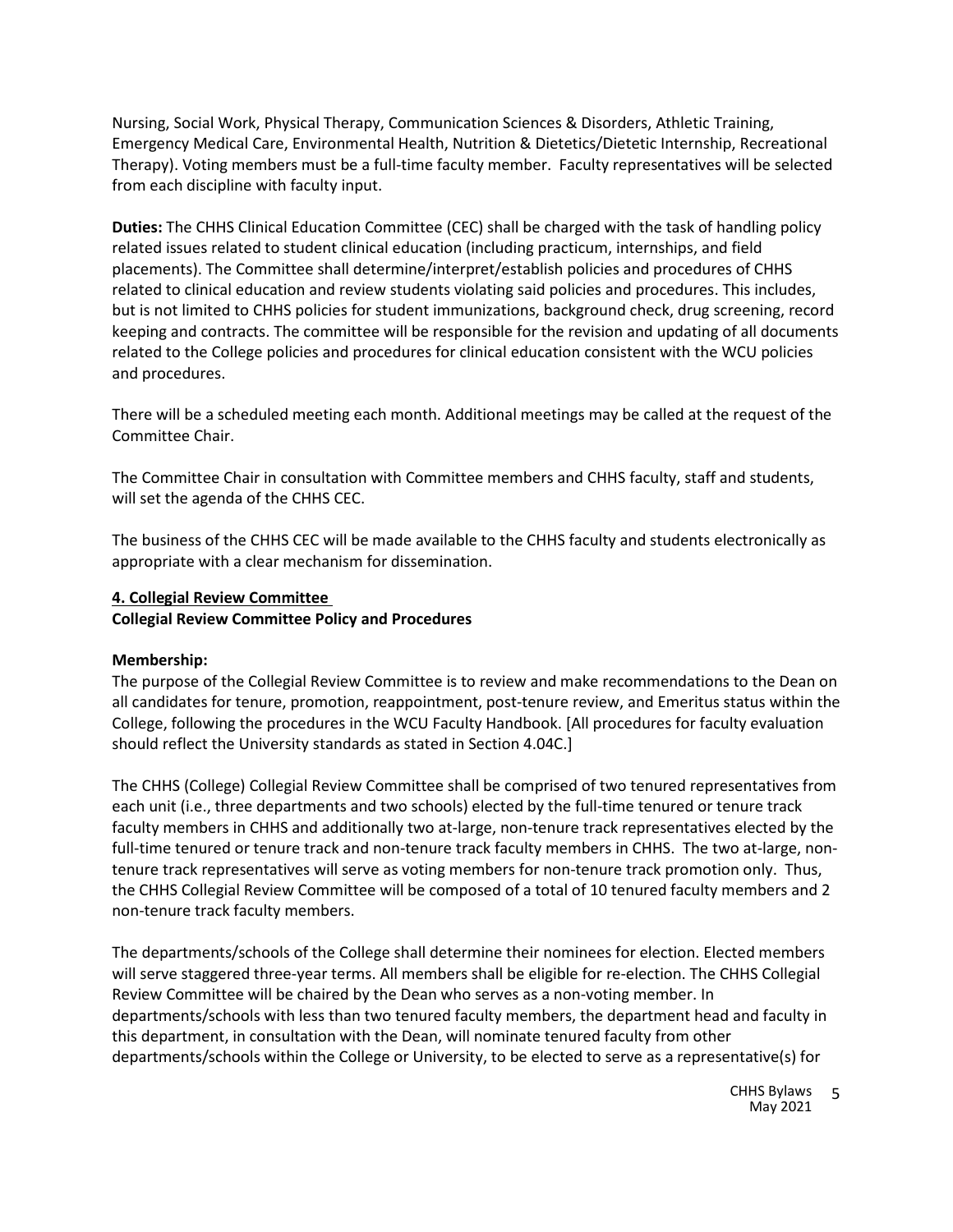that department/school. All attempts to ensure equity across departments/schools will be made throughout this process.

When developing the ballot for the CHHS Collegial Review Committee elections, the College Elections and Awards Committee shall provide information regarding the balance of committee membership including such information as: professional rank, departmental representation and continuity of membership. This information will be provided to the Awards and Elections Committee by the chair of the Collegial Review Committee. The College Elections and Awards Committee shall maintain votes for all faculty nominated for CHHS Collegial Review Committee elections for determination of potential alternates if the need arises within a department/school. In the event, an elected committee member is unable to serve, the nominee with the next number of highest votes from the same department/school will be asked to serve on the Collegial Review Committee. If the vacancy is long term (e.g. the original elected committee member leaves their position) then the alternate will serve for the remainder of the term. Otherwise, alternate service will be for one year.

A CHHS special election to fill a vacancy will be called for the following situations:

- Another nominee from the respective department/school was not included on the CHHS election ballot,
- The department/school with the committee vacancy does not have additional tenured faculty members

In these instances, a CHHS special election will be held to fill the vacancy from the same department/school or another CHHS department/school when the original department/school is lacking tenured faculty members to serve. When an alternate must be selected from another department/school, the department head/school director in consultation with the dean will determine which department/school's candidates may be elected from for the purpose of equitable committee representation across CHHS units.

A CHHS special election as detailed above will be utilized to fill vacancies that occur up to four weeks prior to the Collegial Review Committee meeting. Vacancies that occur less than four weeks before the Collegial Review Committee will be filled by dean appointment in consultation with the respective department head/school director. Committee members elected through a special election or appointed will serve for one year.

# **Collegial Review Committee Expectations:**

The responsibility of participating in collegial review should be taken seriously. If a member of the committee does not feel that they can exercise objective judgement on the candidate, or other potential conflicts of interest may be present, they should consider recusing themselves from the review of the candidate. Collegial review committee members should be familiar with Collegial Review Committee policies and procedures in the most recent CHHS By-laws and Faculty Handbook.

A link to the CHHS By-laws will be included in CHHS Collegial Review Committee meeting notifications sent by the Dean's Executive Assistant. It is the responsibility of each committee member to review the committee policies and procedures to ensure compliance.

Proxy voting or in absentia voting are not permitted for all WCU Collegial Review Committees.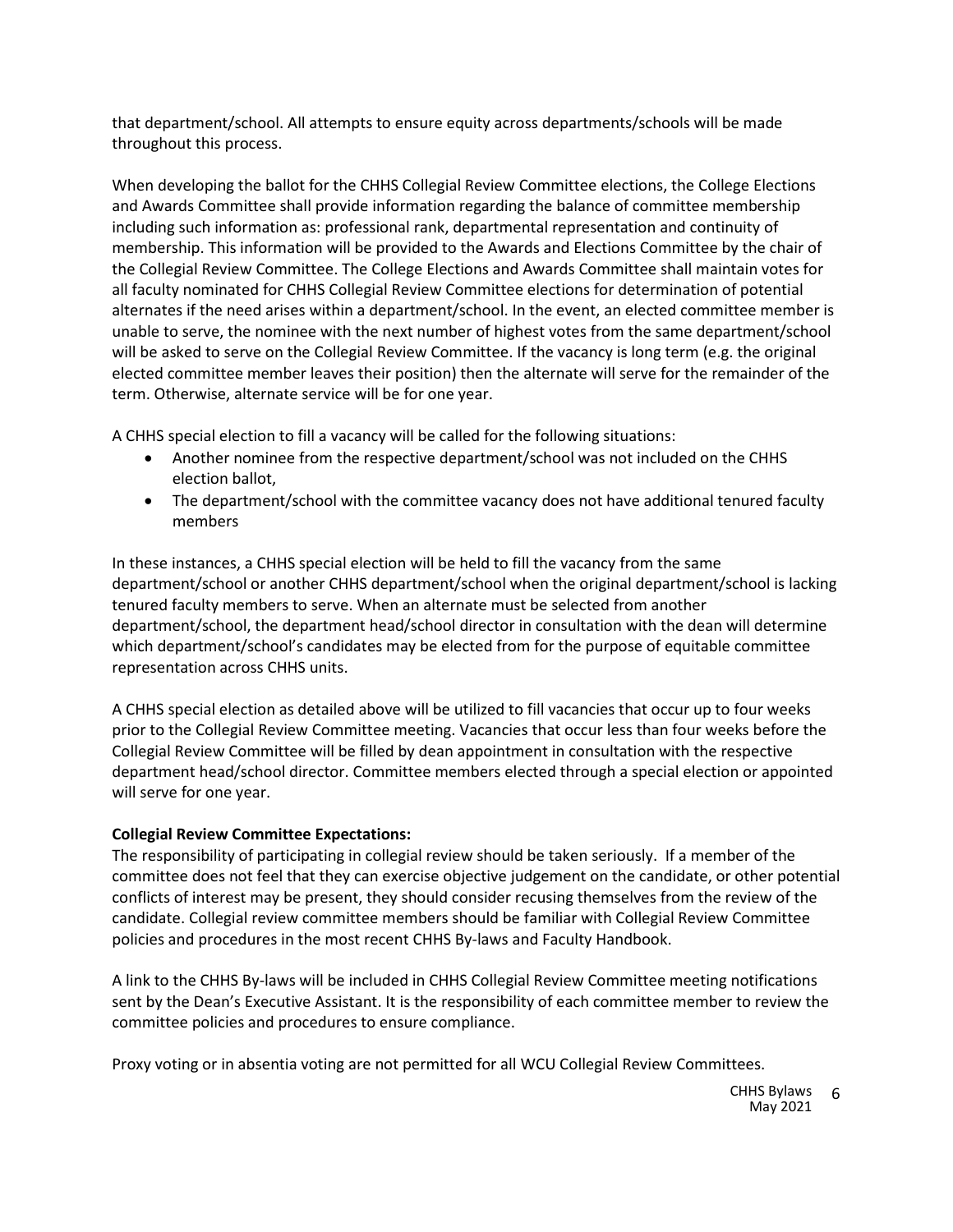Recordings of any HHS Collegial Review Committee meetings will not be allowed under any circumstance or setting. If a committee member is not present and able to participate in the discussion, she/he may not vote. Two-thirds of the membership constitutes a quorum. A quorum must be present for discussion and for voting when it takes place.

The rule of confidentiality will guide the operations of all collegial review committees. Confidentiality must be maintained with respect to the contents of the candidates' files and with respect to the Committee's discussion of the candidates. Accepting appointment to collegial review committees indicates agreement to confidentiality. That is to be respected forever, not just during that particular year of review. Members of collegial review committees participate with the understanding that all matters related to their deliberations remain confidential.

#### **Procedures:**

#### **Meeting times**

Dates and times of Collegial Review Committee meetings will be presented by the Dean in August of each year to ensure committee members are available (i.e., they block/mark such dates and times on their calendars) and to make it known if a member will not be present. Meeting dates will align with the University tenure and promotion calendar to ensure Collegial Review Committee members (and department heads or school directors) are aptly informed and to enhance attendance. If scheduling conflicts occur among several Collegial Review Committee members, dates and times may be changed at discretion of the Dean.

In advance of the CHHS Collegial Review Committee meeting the Dean will arrange for a preparatory meeting with the WCU Legal Office to provide guidance to committee members.

#### **Dossier review**

When presenting candidates' dossiers to the CHHS Collegial Review Committee, the candidate and department head shall ensure all documents are complete prior to any deliberation of the candidate by the committee. The department head may consult with the Dean on any issues needing resolution prior to submission of the dossiers to Collegial Review Committee members.

Candidate's dossiers should be made available to all Collegial Review Committee members according to the University reappointment and promotion/tenure timetable, which is published annually by the Office of the Provost. Collegial Review Committee members are to evaluate dossiers of each candidate against the respective candidate's departmental criteria (DCRD).

Hard copies of portfolios should be made available in the Dean's suite (HHS building-Cullowhee). Collegial Review Committee members should have easy access to candidates' portfolios. All portfolios will remain in the Dean's suite and are not to be removed. The Executive Assistant to the Dean will provide a form for Collegial Review Committee members to indicate the date(s) of dossier review. The Executive Assistant for the Dean will also create a folder for each committee member for secure storage of their notes. These folders will remain in the Dean's suite until the Collegial Review Committee meeting and vote. After this meeting, all notes will be stored and secured in the Dean's suite for a period of no less than two years, at which time all notes will be shredded by the Executive Assistance to the Dean.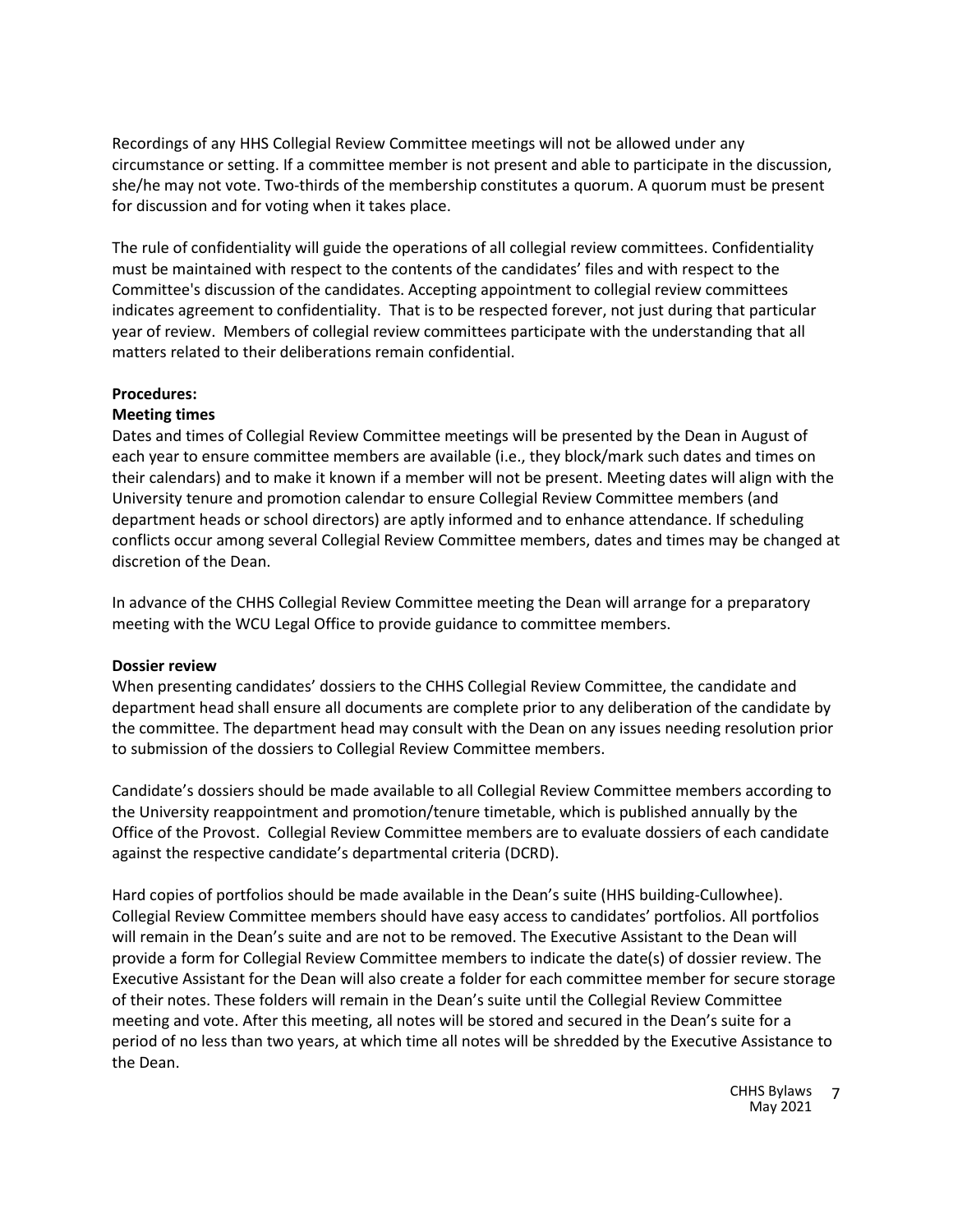## **Meeting Protocol**

A Collegial Review Committee secretary will be elected by the committee members at the opening of the meeting. The Collegial Review Committee secretary shall read the University's confidentiality statement and Collegial Review Committee members will indicate agreement to abide by this policy by show of hands.

Each candidate undergoing collegial review at a Collegial Review Committee meeting will be discussed separately using the following procedures.

- 1. The Dean will call for preliminary discussion of each candidate based on dossier review.
- 2. Next, the School Director/Department Head for each candidate will be invited into the room to provide their presentation of the candidate to the Collegial Review Committee. At this time, Collegial Review Committee members may ask the School Director/Department Head for clarification regarding the candidate. The School Director/Department Head should leave the room after his/her presentation and responses to questions are complete. The School Director/Department Head should remain accessible, in case his/her presence is required to provide additional clarification of questions by the Collegial Review Committee.
- 3. Once the School Director/Department Head leaves the meeting, additional discussion of the candidate may occur until the Collegial Review Committee members agree to call a vote. Collegial Review Committee members will remain in the meeting until members agree that such discussion is complete.
- 4. In instances when a candidate is a School Director/Department Head the Dean will provide their presentation of the candidate to the Collegial Review Committee and answer clarification questions. The Dean will then leave the room during committee discussion but remain accessible to provide additional clarifications as requested. In these instances, the Associate Dean of CHHS will serve as the Collegial Review Committee Chair as a non-voting member.
- 5. All attempts should be made to ensure committee discussions are collegial and focused on the role of the Collegial Review Committee. The chair of the Collegial Review Committee is responsible for supporting inclusive, orderly, and forward-directed committee discussion.

## **Voting procedures**

Voting will occur by each Collegial Review Committee member on paper ballots. Voting members should indicate the name of the candidate and their vote. Ballots should be folded to ensure confidentiality and returned to the secretary. The secretary shall tally votes and report total votes to the Dean and Collegial Review Committee members. The secretary shall record the vote with a brief narrative statement of evaluation of the candidate and provide these to the Executive Assistant to the Dean to be placed on the AA-12 form. After recording the vote on the AA-12, all ballots will be stored in the Dean's suite for a period of no less than two years, at which time all votes will be shredded by the Executive Assistance to the Dean.

The AA-12 form serves as the legal document for the vote and shall contain signatures of the Dean and secretary, number and name of Collegial Review Committee members present, vote counts, and a brief narrative statement from the Collegial Review Committee to provide constructive feedback regarding the candidate. Candidates may optionally request additional feedback from the Dean. These protocols previously mentioned will repeat if a candidate is seeking both tenure and promotion.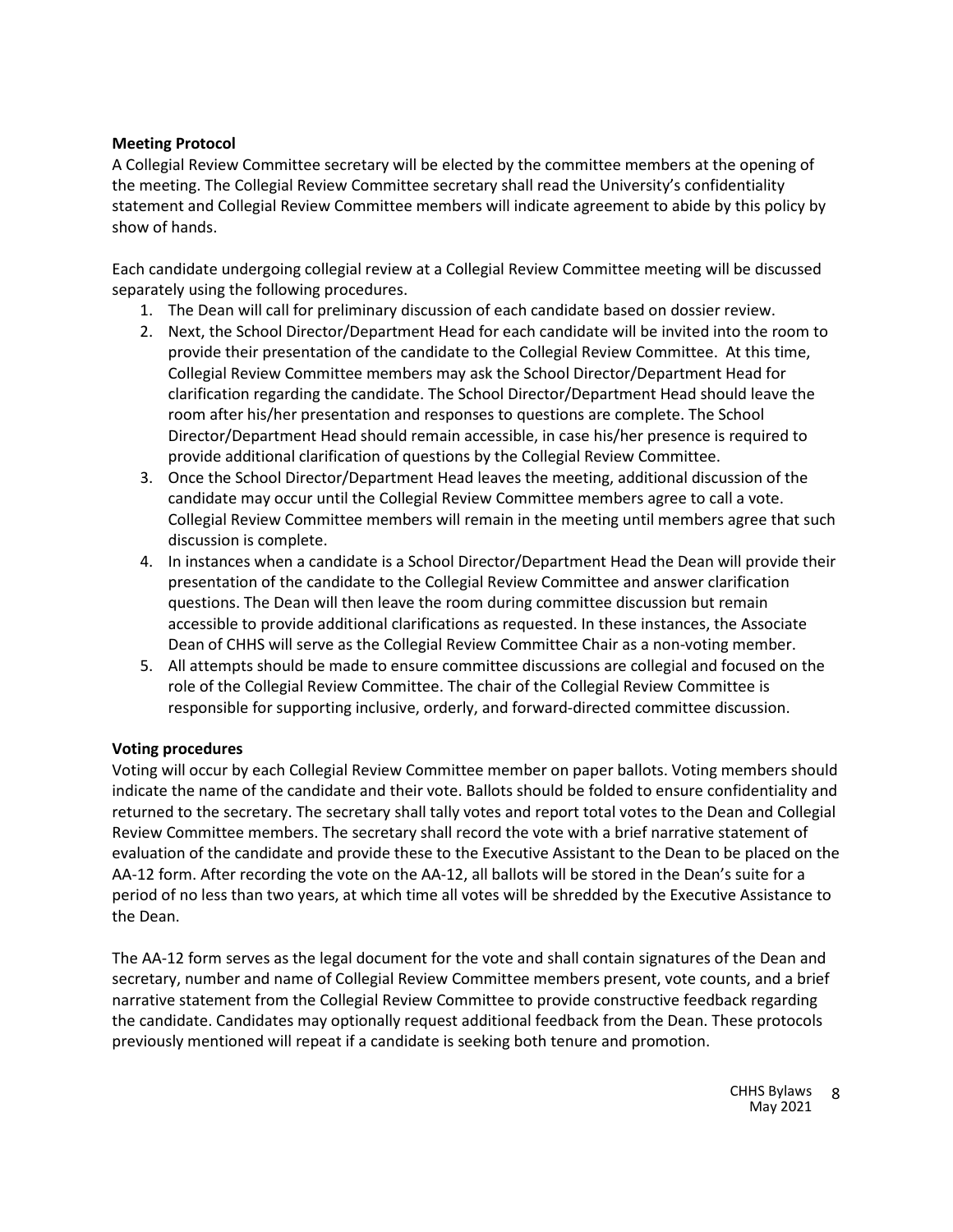## **Review of Collegial Review Committee policies/protocols**

The CHHS Collegial Review Committee policies and procedures should be reviewed annually and updated as needed by Collegial Review Committee with approval from the Dean. Any questions regarding CHHS policies and procedures related to the collegial review process should be brought to the attention of the Dean. If appropriate, the Dean will call a Collegial Review Committee meeting to respond to unresolved questions and/or issues related to review of a candidate/dossier. All attempts will be made to resolve any issues prior to any deliberation regarding a candidate.

# **5. Dean's Faculty Advisory Committee**

## **Membership:**

The CHHS Dean's Faculty Advisory Committee shall be comprised of one representative from each CHHS unit selected by the unit with input from faculty and two Members at Large (not from the same unit) from the College as a whole, elected by the faculty council. The Dean shall serve as the chair and is a non-voting member. All members will serve staggered three-year terms beginning fall semester and be eligible for successive terms. The chair will keep record of the terms of each committee member and notify Departments/Schools of vacancies. Committee members unable to attend may send a substitute representative.

**Duties:** Members of the CHHS Dean's Faculty Advisory Committee (DFAC) will be charged with representing their respective Department/School with consideration to Biltmore Park Instructional Site and will serve as a bidirectional conduit of information. It is expected that Committee members will represent their constituent faculty in bringing matters of information and concern to the Committee. It is also expected that Advisory members will communicate deliberations of the Committee to the faculty in their respective departments or schools.

Each member of the CHHS Dean's Faculty Advisory Committee shall be charged with acting as a liaison to one of the seven standing committees. As liaison, Dean's Faculty Advisory members will be responsible for communicating the committee business to the Dean, the Dean's Faculty Advisory Committee, and the College at large. Committee liaisons are not required to be members of the College level committees but will serve as a point of contact for committee chairs. Committee concerns will be discussed and reviewed by DFA on an as needed basis. College committee meeting minutes will be disseminated to all members of the committee to expedite review of information.

If a member of the DFAC is elected to one of the College level committees, the member may serve in a dual role as both a liaison to DFAC and member of the committee. At the end of each academic year, any liaisons rotating off DFAC will advise the College level committee that a new representative will be designated as a liaison from DFAC at the beginning of the academic year. DFA members will work with the same committees throughout their term to ensure consistency.

Liaisons will provide all DFA committee members with electronic reports of the minutes from their respective committees to review prior to each monthly DFAC meeting. Liaisons may request college level committee members or chairs to attend DFAC meetings as needed. There will be a scheduled meeting each month. Additional meetings may be called at the request of the Committee Chair.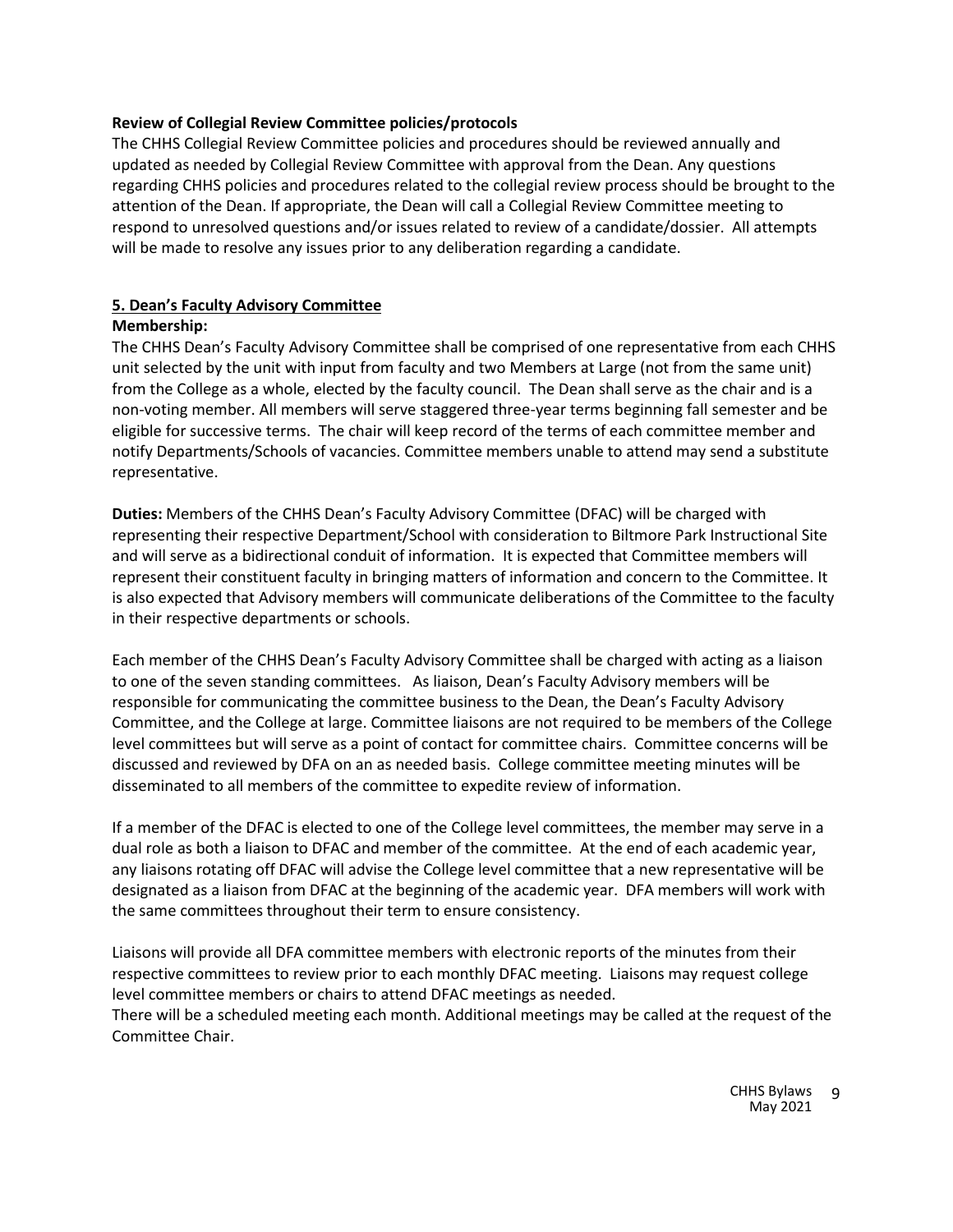The Dean in consultation with Committee members and CHHS faculty, staff and students, will set the agenda of the CHHS DFAC.

The business of the CHHS DFAC will be made available to the CHHS faculty and students electronically as appropriate with a clear mechanism for dissemination.

## **6. Awards and Elections Committee**

#### **Membership:**

The Committee shall be composed of the Associate Dean, who shall serve as non-voting member, one member each from Physical Therapy, CSD, and Social Work and two members each from Nursing and Health Sciences, with each member selected by their respective department within the College with input from faculty. The committee at the first meeting of the academic year will elect the Chairperson. All members will serve staggered three-year terms and be eligible for successive terms beginning fall semester. The chair will keep record of the terms of each committee member and notify Departments/Schools of vacancies.

#### **Duties:**

The College Elections Committee shall conduct all elections for college representatives to the Faculty Senate; Graduate Council; University Tenure, Promotion, and Reappointment Committee; and all committees and councils of the College that have elected members, according to the Faculty Constitution and the Bylaws of the College.

The CAEC shall devise appropriate and uniform election procedures and shall maintain a record of all elections for the previous five years. In addition to the duties specified in the Faculty Constitution with regard to some elections, the Committee shall promulgate its own rules of procedure. The Committee shall insure that all nominations for elections conducted under its supervision are open. The Committee shall resolve questions of eligibility for nominations.

There must be a minimum of one nominee per each office. Nominees shall be notified prior to being placed on the ballot to obtain consent to serve. The person who receives the highest number of votes without being elected shall be the alternate for each position decided by the election. The alternate shall be named by the Committee to fill, until the next general election, any vacancy that may occur. Should the naming of the alternate violate a rule of representation, the Committee shall select the most appropriate person receiving the highest number of votes in the most recent election to fill the vacancy. If a suitable replacement cannot be found following these procedures, then the Dean will appoint a replacement to fill the vacancy until the next annual election, with the exception of Faculty Senate.

The CAEC shall plan and administer the College Awards Ceremony held at the end of the spring semester each year. The Committee shall oversee the creation of, nominations for and awarding of College level awards in keeping with the CHHS core values and the guidelines as spelled out in the College of Health and Human Sciences award process.

The committee will be responsible for the revision and updating of all documents related to the College awards and elections policies and procedures consistent with the WCU Faculty Handbook There will be a scheduled meeting each month. Additional meetings may be called at the request of the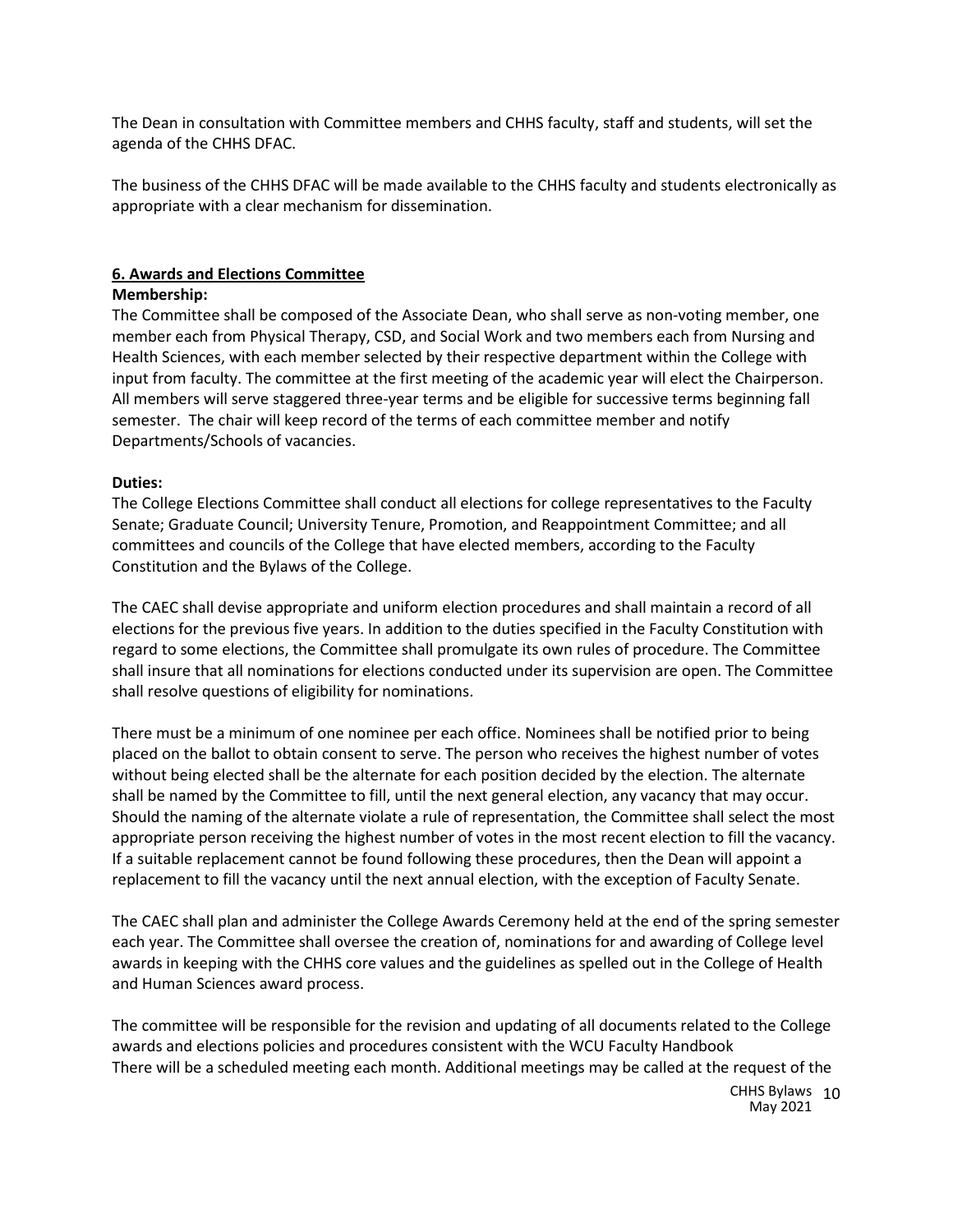Committee Chair.

The Committee Chair in consultation with Committee members and CHHS faculty, staff and students, will set the agenda of the CHHS Awards and Elections Committee.

The business of the CHHS Awards and Elections Committee will be made available to the CHHS faculty and students electronically as appropriate with a clear mechanism for dissemination.

# **7. Clinical Services Committee**

## **Membership:**

One member each from Physical Therapy, CSD, and Social Work and two members each from Nursing and Health Sciences, with each member selected by their respective department within the College with input from faculty. The Director of Clinical Affairs will serve as a permanent member of the committee and will fill the role of Chair. The total number of committee members will be eight. Initial membership will be staggered between two- and three-year terms for members and begin fall term.

**Committee Duties:** The CHHS Clinical Services Committee (CSC) shall be charged with the following tasks:

1. Recommend policies and procedures to ensure the efficient and safe utilization of clinic space and assets for both clinical and educational purposes.

- 2. Research and recommend systems and infrastructure to support the clinical mission of the CHHS.
- 3. Serve as a resource and review mechanism for CHHS faculty proposing new clinical initiatives.
- 4. Research and recommend equitable faculty practice policies that support clinical and consulting opportunities for all faculty within the CHHS.

5. Seek new ways to improve efficiency and capacity in CHHS clinical operations.

There will be a scheduled meeting each month. Additional meetings may be called at the request of the Committee Chair.

The Committee Chair in consultation with Committee members and CHHS faculty, staff and students, will set the agenda of the CHHS CSC.

The business of the CHHS CSC will be made available to the CHHS faculty and students electronically as appropriate with a clear mechanism for dissemination.

# **8. College Curriculum Committee**

# **Membership:**

The Committee shall be composed of the Associate Dean or Dean's designee, who shall serve as nonvoting member and one member selected by each CHHS Department/School within the College with input from faculty. The committee at its first meeting will select a chair. All terms shall be for three years and members will be selected by each Department/School to staggered terms such that two terms end each year. Members can succeed themselves. The chair will keep record of the terms of each committee member and notify Departments/Schools of vacancies.

**Duties:** The Curriculum Committee shall be responsible for review and CHHS faculty approval of all undergraduate and graduate curriculum changes in the College. For any changes involving credit hour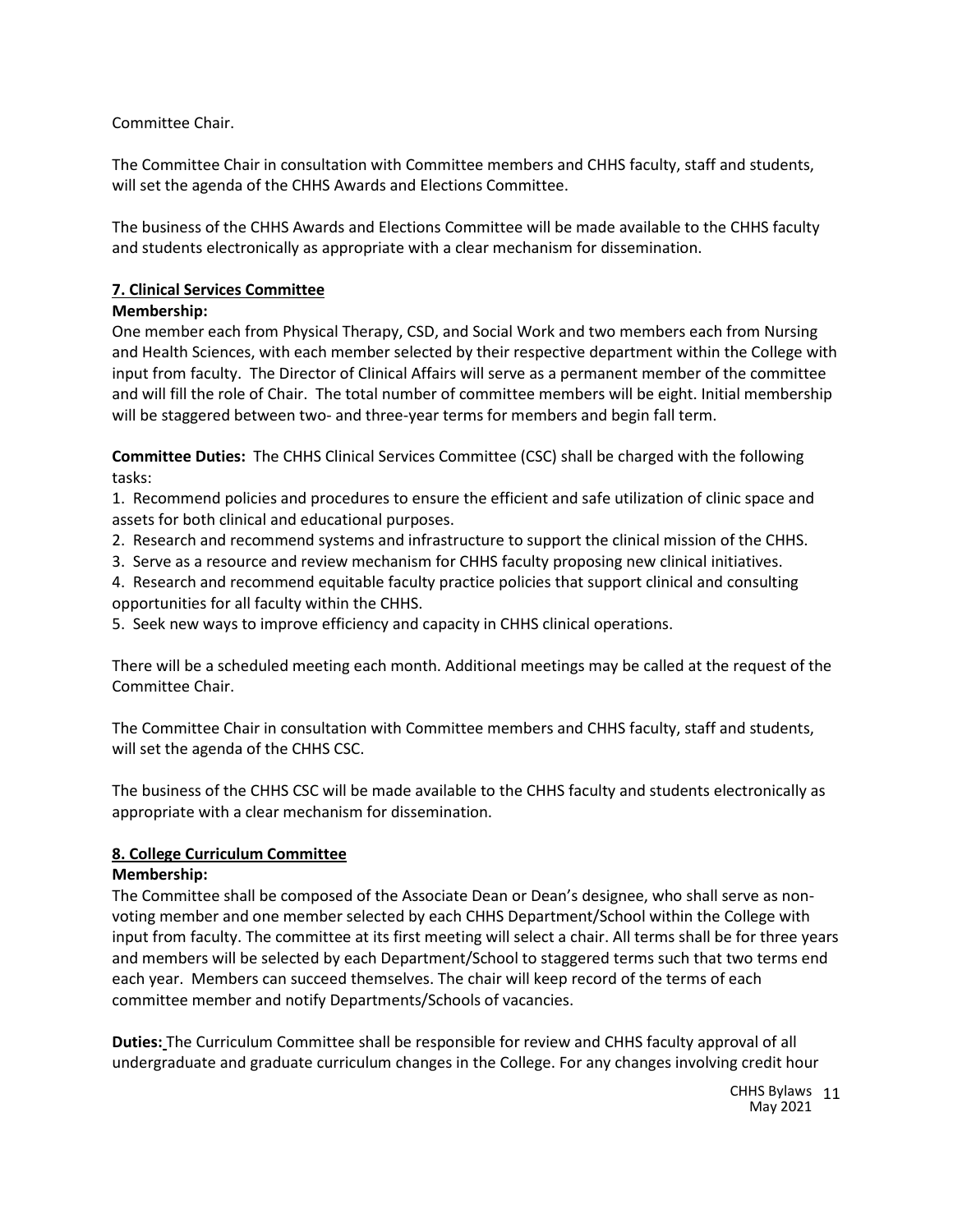adjustments, the Curriculum Committee chair will notify the Dean prior to Curriculog review. The committee will be responsible for the revision and updating of all documents related to the College policies and procedures for Curriculum consistent with the WCU policies and procedures.

There will be a scheduled meeting each month. Additional meetings may be called at the request of the Committee Chair. Committee members will have a minimum of one week to review any requests prior to a called meeting.

The Committee Chair in consultation with Committee members and CHHS faculty, staff and students, will set the agenda of the CHHS CC.

The business of the CHHS CC will be made available to the CHHS faculty and students electronically as appropriate with a clear mechanism for dissemination.

## **9. Education Strategy Committee**

## **Membership:**

The College Educational Strategy will be comprised of one representative from Physical Therapy, Social Work and Communication Sciences and Disorders and two from School of Nursing and School of Health Sciences, as selected by the department/school with input from faculty. SON is encouraged to consider that one of their members be primarily from Biltmore Park, as to ensure representation from both campuses. The committee members, at the first meeting of each academic year, shall elect the chair of this committee (to serve for one year with the possibility of reappointment). Term length will be three (3) years for all members beginning fall semester. All members of the committee will be voting members.

#### **Duties:**

The CHHS Education Strategy Committee shall be charged with providing guidance and recommendations regarding community educational events (both internal and external) which are sponsored or coordinated by CHHS. These may include Lunch and Learn activities, Inter-professional educational (IPE) activities, faculty development including mechanism to advance scholarship (grant writing, support, collaboration, etc.), and other programs directed to the campus community. The committee should work concurrently with the Dean, Program/School Directors and Department Heads to help identify, coordinate and execute CHHS wide events. The committee to facilitate program coordination of specific events may establish ad hoc subcommittees. The Committee should communicate and/or coordinate with the CHHS Scholarship Planning and Strategy Committee regarding any activities to advance scholarship.

The committee will be responsible for the revision and updating of all documents related to the College policies and procedures for education and instructional development consistent with the WCU policies and procedures.

It is NOT required that Departments/Schools collaborate with the Education Strategy Committee in order to hold an educational/outreach event. The decision of whether or not to engage this Committee is to be determined by each Department/School for each individual event.

There will be a scheduled meeting each month. Additional meetings may be called at the request of the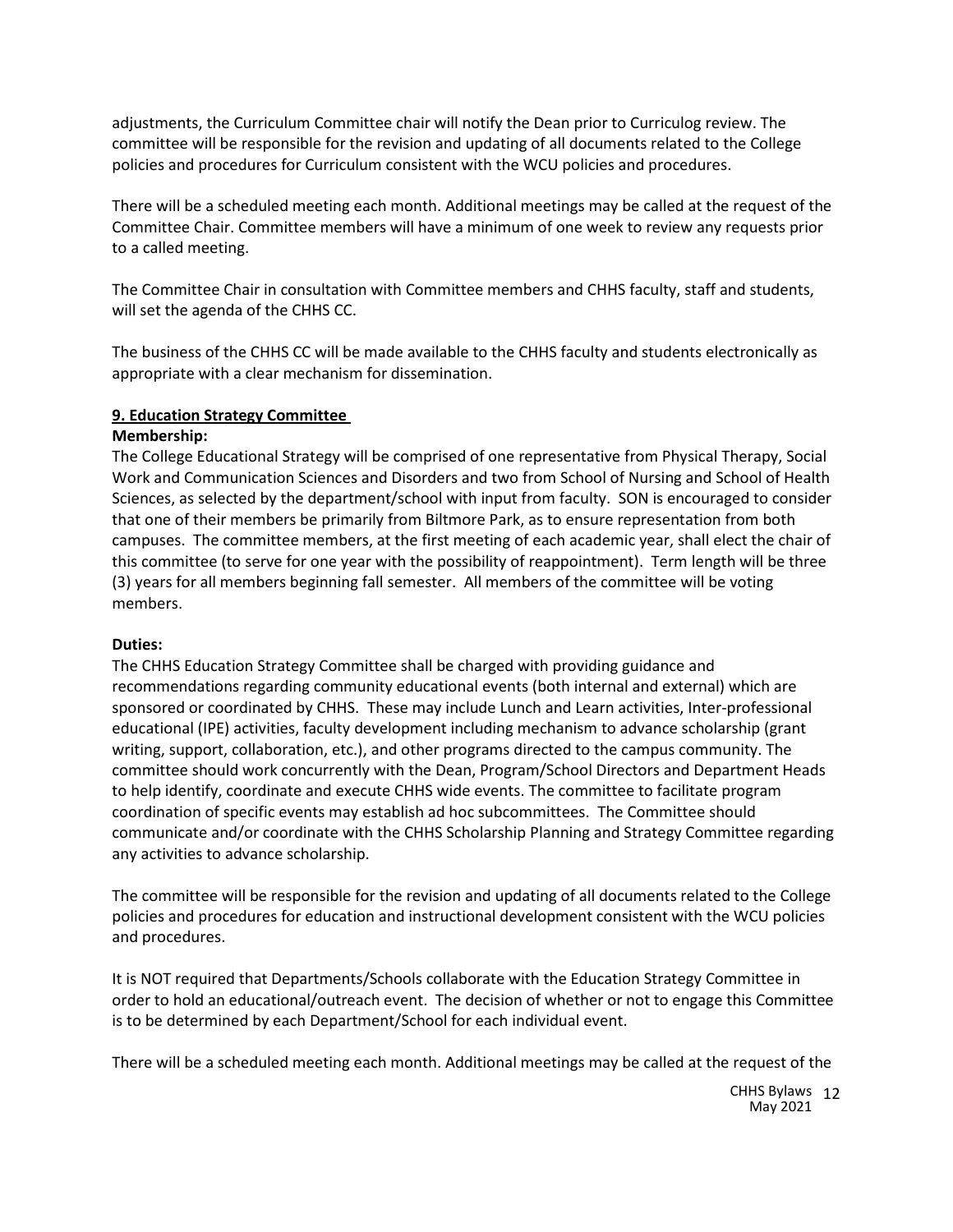## Committee Chair.

The Committee Chair in consultation with Committee members and CHHS faculty, staff and students, will set the agenda of the CHHS Educational Strategy Committee.

## **10. Facilities Committee**

## **Membership:**

The committee will be composed of representatives from each HHS School or Department (1 per Departmental unit; 2 each from the Schools of Health Sciences and Nursing) and will include one staff representative. Faculty representatives will be selected within each Department or School with input from faculty. Members will serve with two-year terms beginning fall semester. The staff representative will be selected by the Dean from staff with Building Coordinator responsibilities. The staff representative will also serve for two years. To assure a student voice, actions impacting students will be forwarded through the Dean's Student Advisory Board for review.

**Duties:** The CHHS Facilities Committee (FC) is charged with responding to issues related to safety, aesthetics, space utilization, and instructional readiness at all CHHS locations (West Campus and Biltmore Park). The Committee functions as an advisory body to the Dean by soliciting and responding to recommendations from the college and addressing specific initiatives as directed by the Dean. Recommendations received by the facilities committee will be addressed when possible and referred for action elsewhere when necessary. The facilities committee chair will solicit college-wide comment regarding the state of current facilities at least once annually. The chair of this committee will provide responses to recommendations/queries. The committee will be responsible for the revision and updating of all documents related to the College policies and procedures for facilities use consistent with the WCU policies and procedures.

There will be a scheduled meeting each month. Additional meetings may be called at the request of the Committee Chair.

The Committee Chair in consultation with Committee members and CHHS faculty, staff and students, will set the agenda of the CHHS FC.

The business of the CHHS FC will be made available to the CHHS faculty and students electronically as appropriate with a clear mechanism for dissemination.

## **11. Scholarship Planning and Strategy Committee Membership:**

The CHHS Scholarship Planning and Strategy Committee (SPSC) shall be comprised of one tenured or tenure-track faculty representative from each Department/School within the College. Members shall be selected by their respective Department/School with input from faculty. Committee members shall serve two-year terms and can fulfill multiple terms. The committee members at the first meeting of each academic year shall elect the SPSC chair (to serve for one year with the possibility of reappointment). All members of the committee will be voting members.

**Duties:** The CHHS Scholarship committee will be charged with making recommendations on methods to support faculty and student research and scholarly activities to the Dean and CHHS faculty. Examples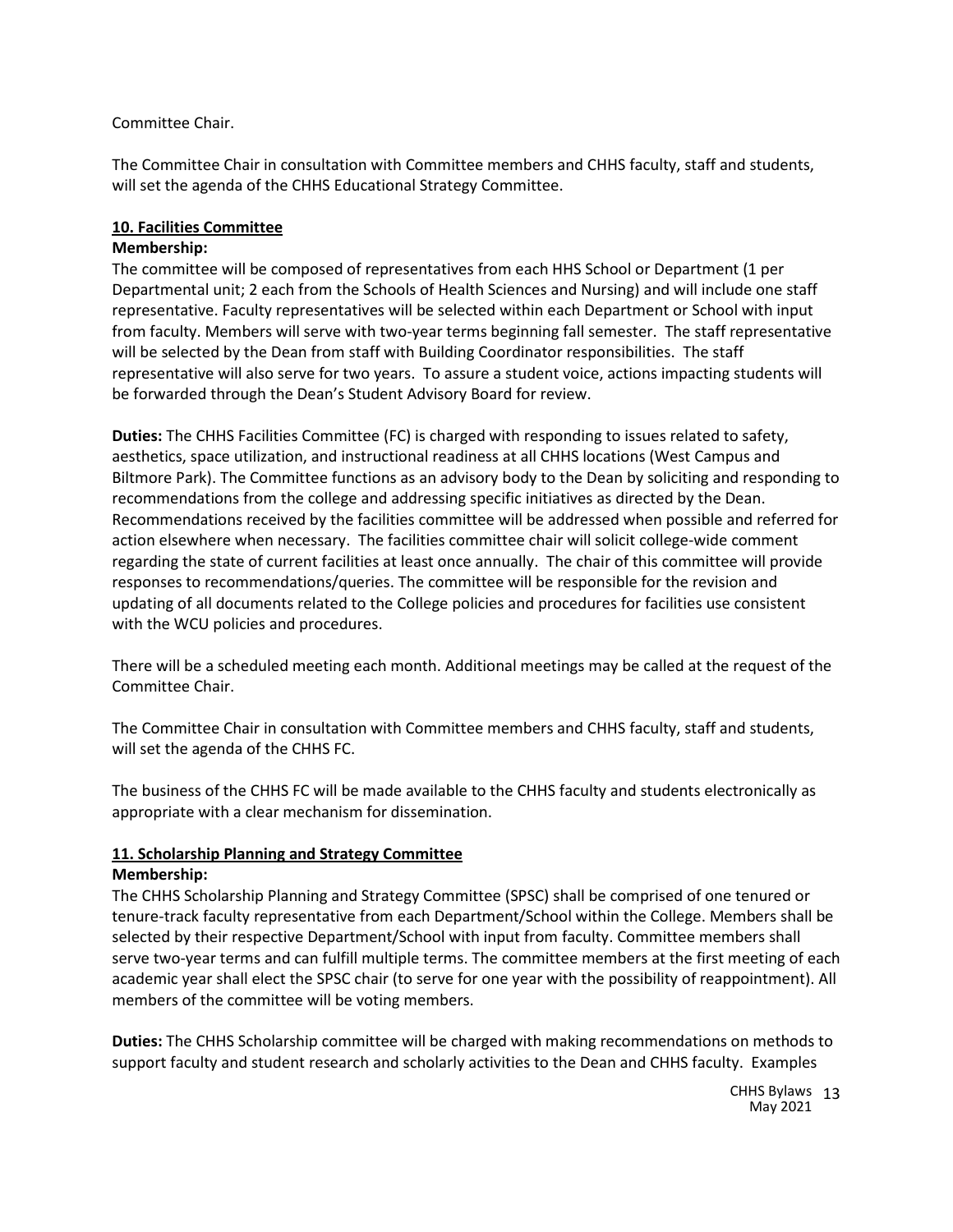include: communicating existing University resources and opportunities to CHHS faculty, faculty development opportunities, and recommendations to the Dean for resources, process and infrastructure to support faculty and student scholarly endeavors.

There will be a scheduled meeting each month. Additional meetings may be called at the request of the SPSC chair.

The SPSC chair in consultation with committee members and CHHS faculty will set the agenda of the SPSC.

The business of the SPSC will be made available to the CHHS faculty and students electronically as appropriate with a clear mechanism for dissemination.

## **12. Dean's Student Advisory Committee**

**Membership:** The Committee shall be composed of the Dean, who shall serve as Chair; two undergraduate students selected from each department, and two graduate students selected by the Dean in consultation with Department/School Heads. Preference will be given to students in the major program of study with a minimum of one semester of experience. All terms shall be for one-year beginning fall term, with members eligible for successive terms.

**Duties:** The duty of the Dean's Student Advisory Committee shall be to advise the Dean on matters of mutual interest. The Committee shall meet at least three times each term and at the call of its Chair or at the request of more than one-fourth of its members.

The Dean in consultation with students will set the agenda of the CHHS Dean's Student Advisory Committee.

The business of the CHHS Dean's Student Advisory Committee will be made available to the CHHS faculty and students electronically with a clear mechanism for dissemination.

## **ARTICLE VII. PARLIAMENTARY AUTHORITY**

**Section 1**. The rules contained in the current edition of Robert's Rules of Order, Newly Revised shall govern the College in all cases to which they are applicable in which they are not inconsistent with these Bylaws and any special rules of order the College may adopt.

## **ARTICLE VIII. AMENDMENT OF BYLAWS**

**Section 1**. These Bylaws can be amended at any regular meeting of the College by a two-thirds majority of those present and voting, provided that the amendment has been submitted in writing to each faculty member of the College at least two weeksin advance of the meeting or at the previous regular meeting.

MSC/fc 1/15/92 Changes made 9/10/92 Changed School to College 6/23/93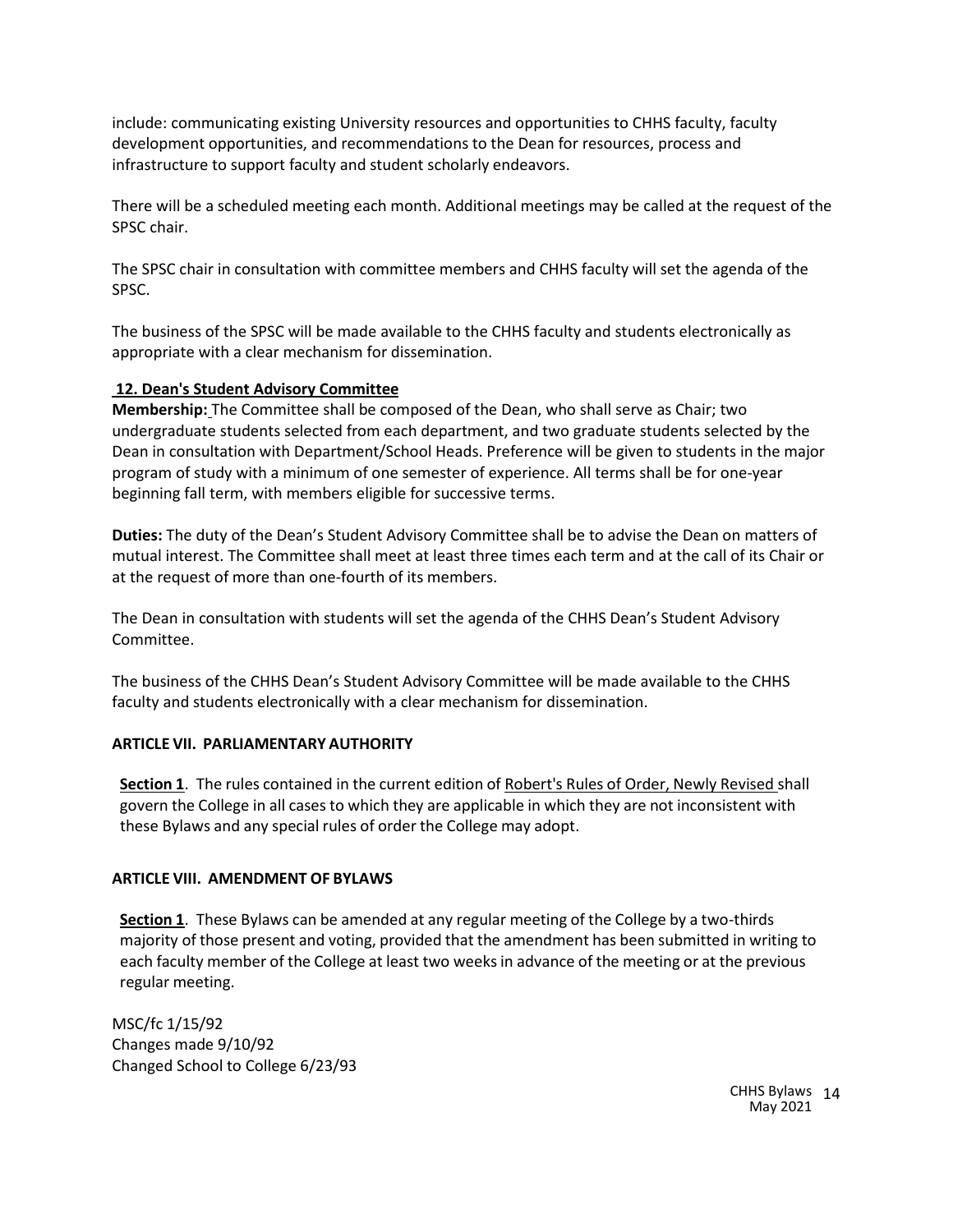Change made to Article VI. Section 2. College Elections Committee, Jan. 1994. Changes made to Article VI. Section 2. College Elections Committee, 8/18/94. Changes made to Article VI. Section 1-6, General, 1/6/95.gs Changes made to Article VI. Added Section 6. (College Curriculum Committee), approved by faculty 1-5- 96 (APJ) Editorial changes made - removal of Military Science and related text/numbers - 7-2-97 (APJ) Changes made to Article VI. Updated section 6 (changed term of service to CCC and added staggered terms of services) Added Sections 7 and 8 (committees), approved by faculty 1/9/98 - (APJ) Words director/directors removed (per AA-as approved by faculty fall 1998 – 9/98ae) Change Article VI, section 3 – College TPR Committee – change # on Committee from 10-12 to include PT department- 6 elected, 6 appointed- approved by faculty 8/13/99 (ae) Changed title from Program Director to Program Director – approved by faculty 1/12/01 (APJ) Added to College TPR committee # required for quorum and absentee ballots accepted – also added sections 7.5 and 7.6 to the Board of Governors Innovation in Teaching Award section – approved by faculty 8/15/03 (APJ) Change Article VI, section 3 – College TPR committee – section VI. 3.3 – committee review and make recommendations on all T,P candidates, 3rd year reappointments and any candidate receiving a negative recommendation at the departmental level – approved by faculty 1/9/04 (APJ) Proposed change to Article IV, section 3 – Selection and Review Officers- review every 3 years instead of every year. Tabled by faculty 1/9/04 - Faculty want the evaluation instrument changed to see if will increase response rate – DFAC will review instrument and change (APJ) Editorial changes made (SW/HTID) removed specific names of departments – 7/30/05 (APJ) – approved by faculty 8 19 2005 Changed college name from CAS to CHHS – 9/5/07 Changes voted on and approved at CHHS college meeting – 1/9/08 Changes (Article 6, section 4, VI 4.3 voted on and approved via secret written ballot – 6/15/09) Changes (Article 6, section 4, VI. 4.4 & VI. 4.6 discussed and approved by ballot – January 2010) Corrections (deleted repeat of Article VI, Section 4, and VI.4.4.) August 2011 Faculty approved on 02-15-15

Collegial Review Committee updates 10.4.19

Collegial Review Committee updates; Faculty approved on 05/18/2021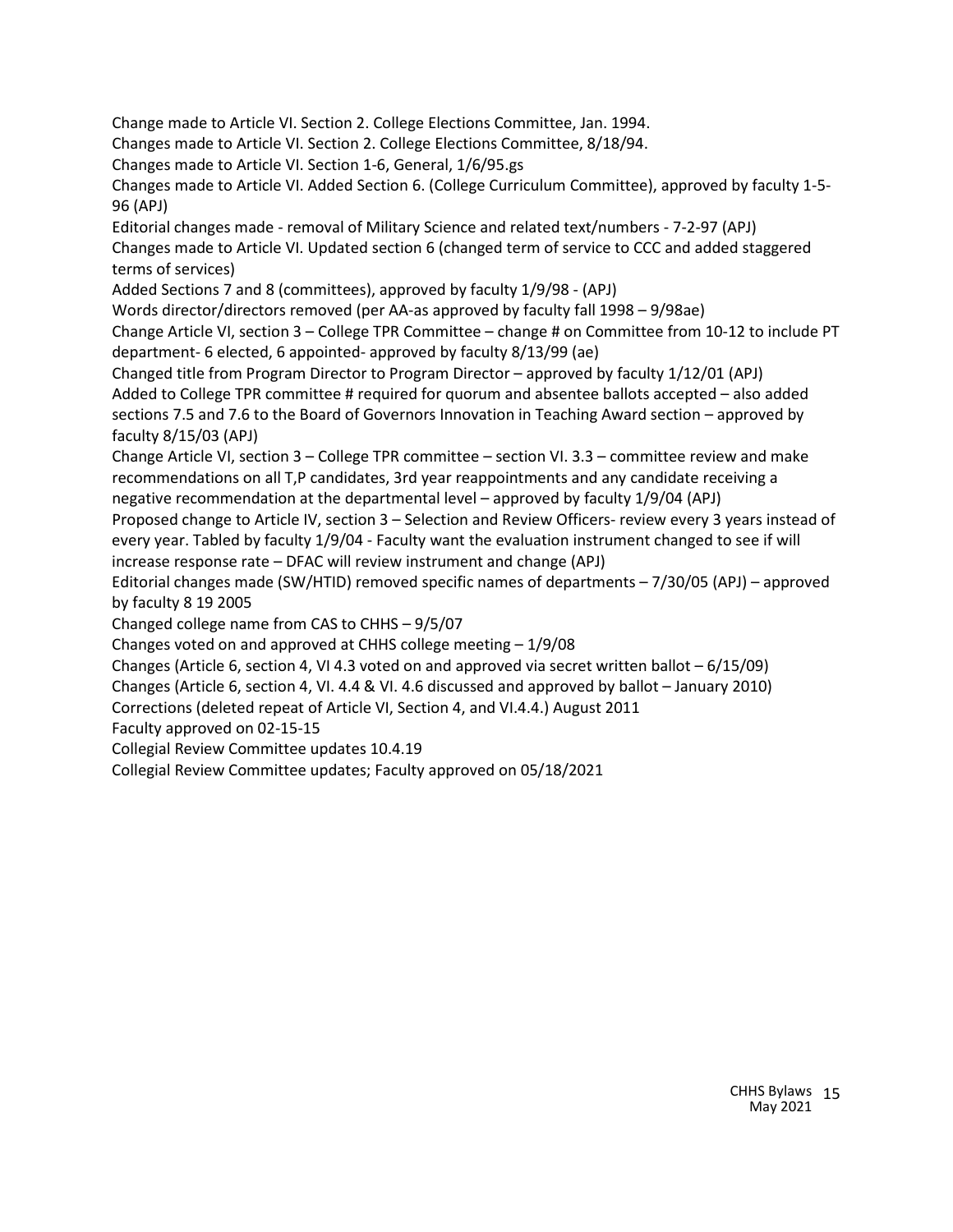**College of Health and Human Sciences**